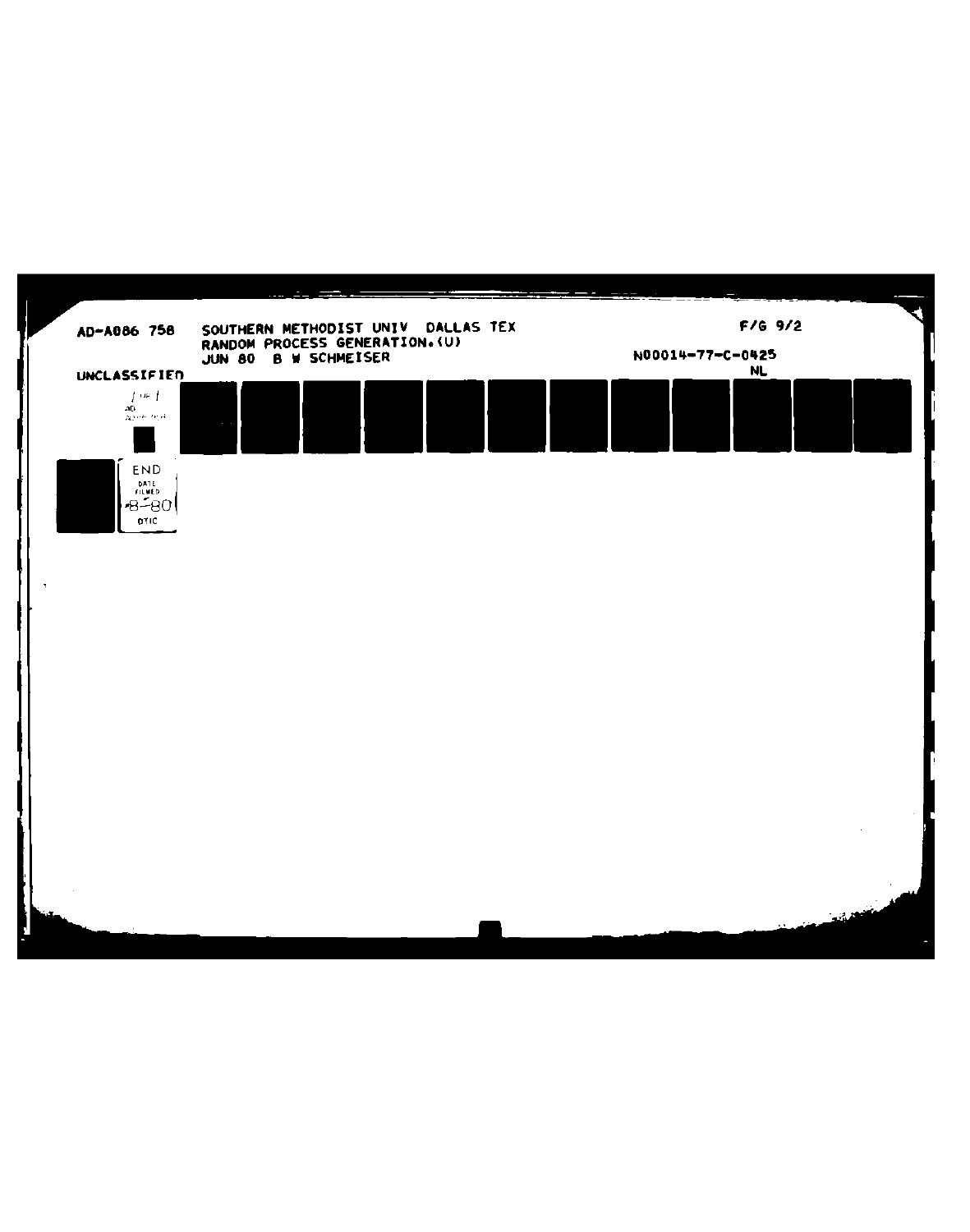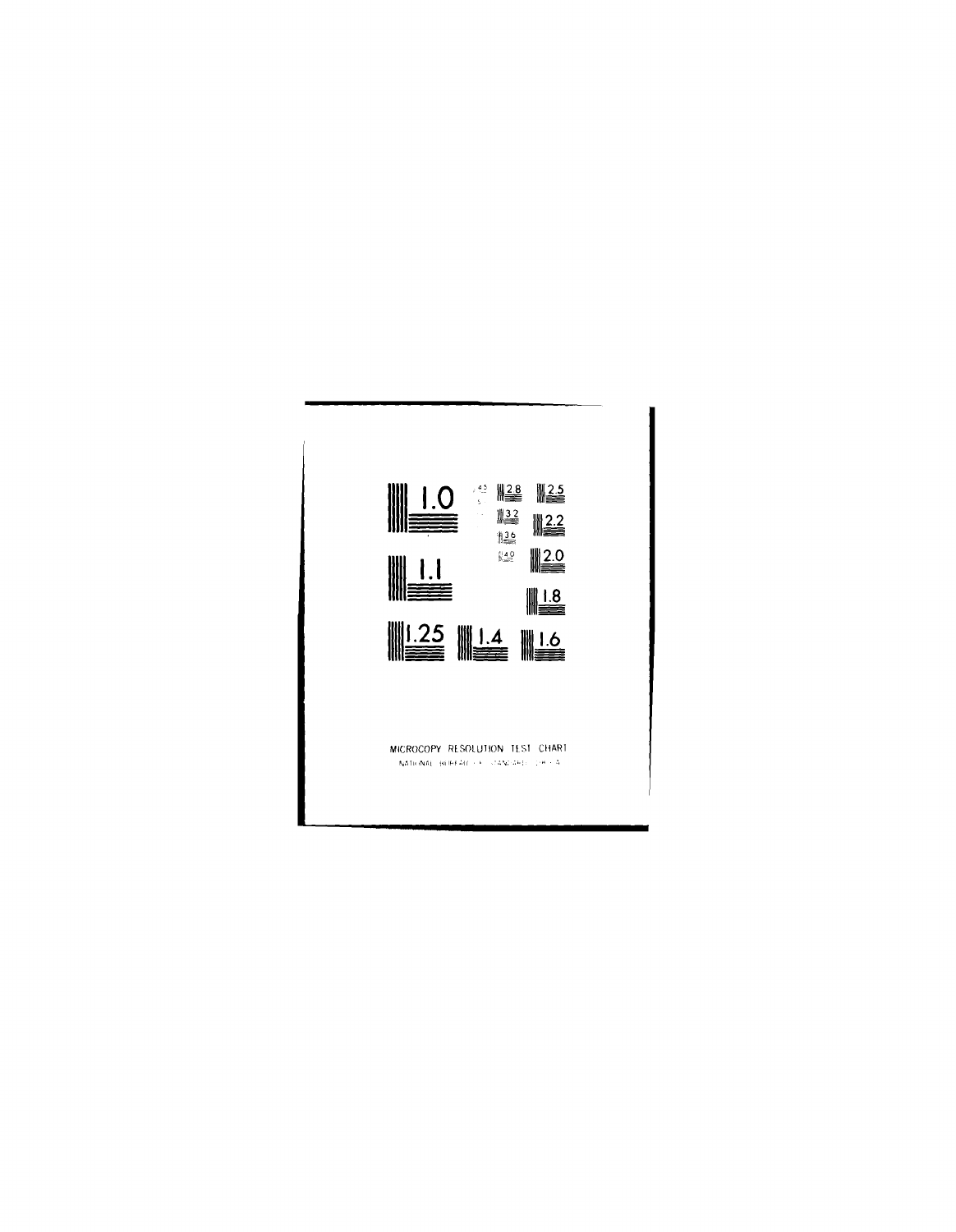

DOC FILE\_COPY

الدابي المجراسم

FINAL REPORT to the Office of Naval Research Naval Analysis Program

 $\ddot{\phantom{a}}$ 

for

Contract **N00014-77-C-0425**

# RANDOM **PROCESS** GENERATION

1 June **1977 - 30** September **1979**

See 1473 in Pred.

亽

**Southern** Methodist University



Current Address: Professor Bruce W. Schmeiser School of Industrial Engineering Purdue University West Lafayette, IN **47907**

> **DISTRIBUTION STATEMENT A** Approved for public release;<br> **Constrainer** Unlimited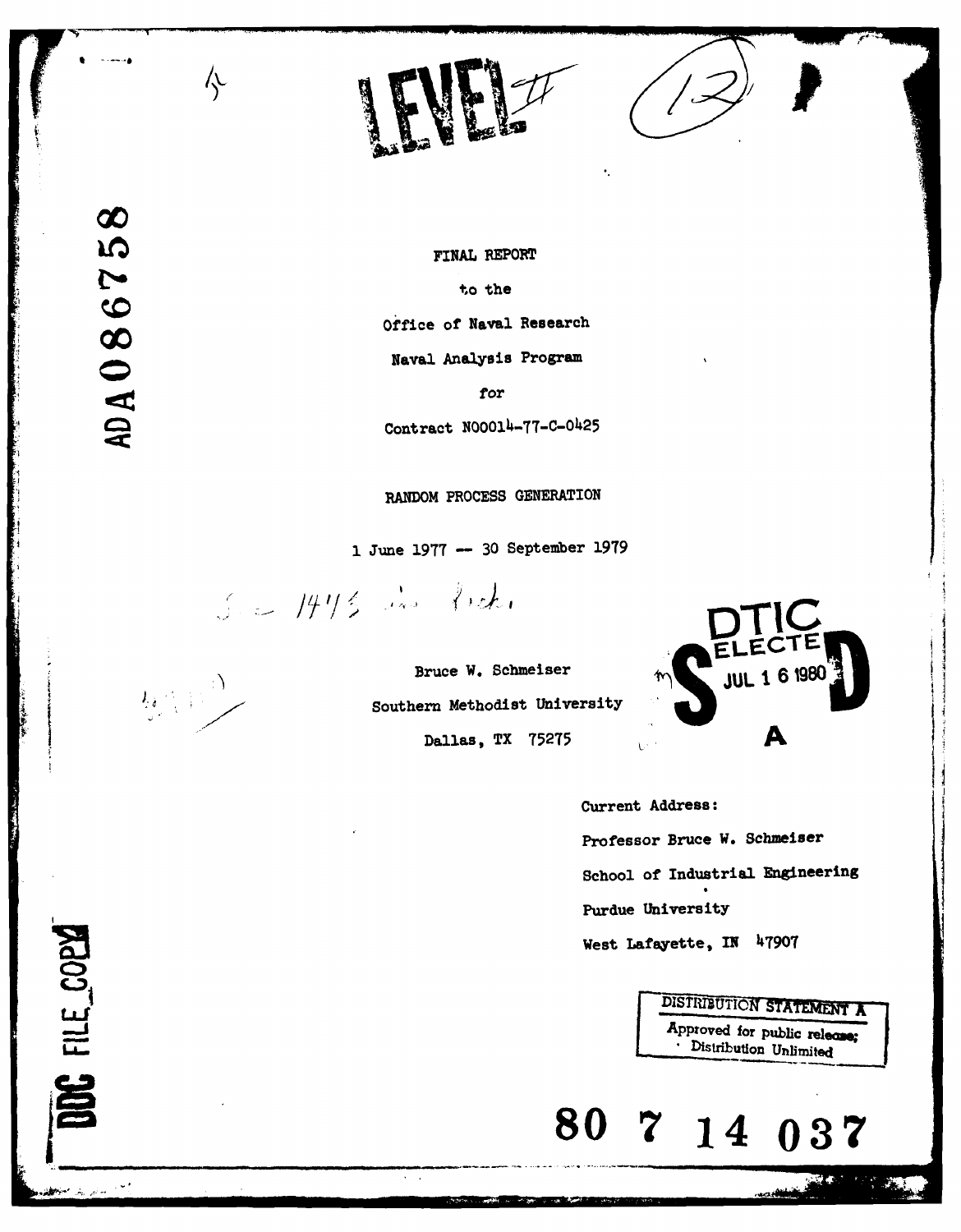# **ABSTRACT**

This final report of the research resulting from contract N00014-77-C-0425 with the Office of Naval Research discusses the progress made in Random Process Generation and discusses the principal investigator's view of the future of the research area.

 $\mathbf{r}=\mathbf{r}$ 



ART AND RESEARCH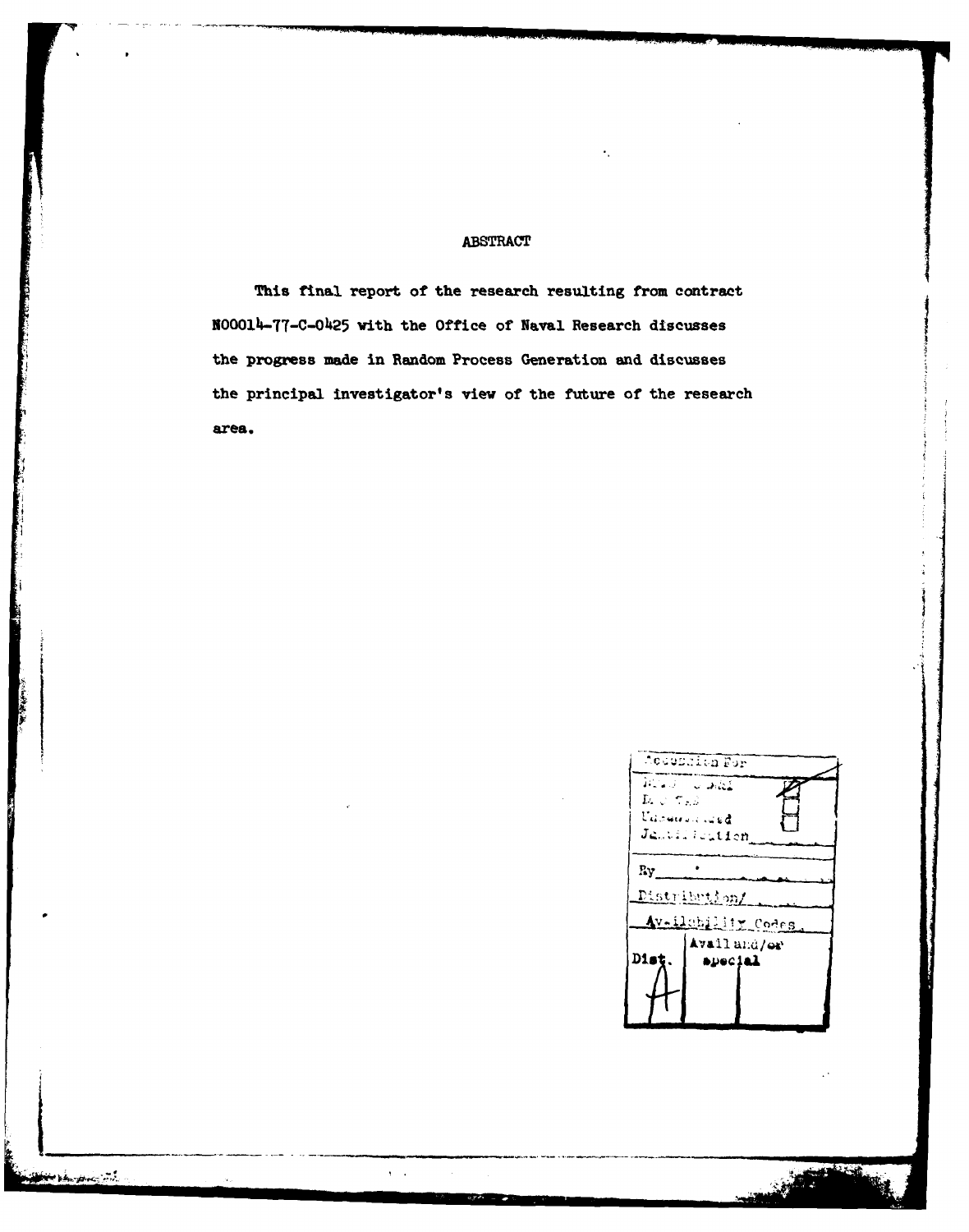#### **INTRODUCTION** ٦.

This is the final report for Contract NOOO14-77-C-0425 with the **Naval** Analysis Program **of the** Office of Naval Research. The initial title of the research, "General process generation for digital computer simulation," **was** revised to "Random process generation" on **1** January **<sup>1979</sup>** to reflect **a** broadened view of the research, which began on **1** June **1977** and ended on **30** September **1979.** The contract ended because the principal investigator, Professor Bruce Schmeiser, left Southern Methodist University for Purdue University in the **fall** of **1979.** The research continues at Purdue University under Contract N00014-79-C-0832 which began **1** October, **1979.**

\*Random process generation<sup>5</sup> includes all aspects of modeling and generating (pseudo)random variates for driving probabilistic simulations on digital computers. Topics include the selection of appropriate statistical distributions, parameter determination, diagnostic checking, and generation of random variables, The research performed under the auspices of this contract emphasized the use of general four-parameter families of distributions during the first year. The second year concentrated on generation of random vectors from multivariate distributions. Several other topics were considered as well, as discussed in Section **2,**

The accomplishments of this research are described in Section 2. Section 3 is a brief summary of the principal investigator's thoughts on the future of random process generation.<sup>9</sup>  $\alpha$ *, in all instantly in the interprettion.* 

 $\overline{1}$ 

へ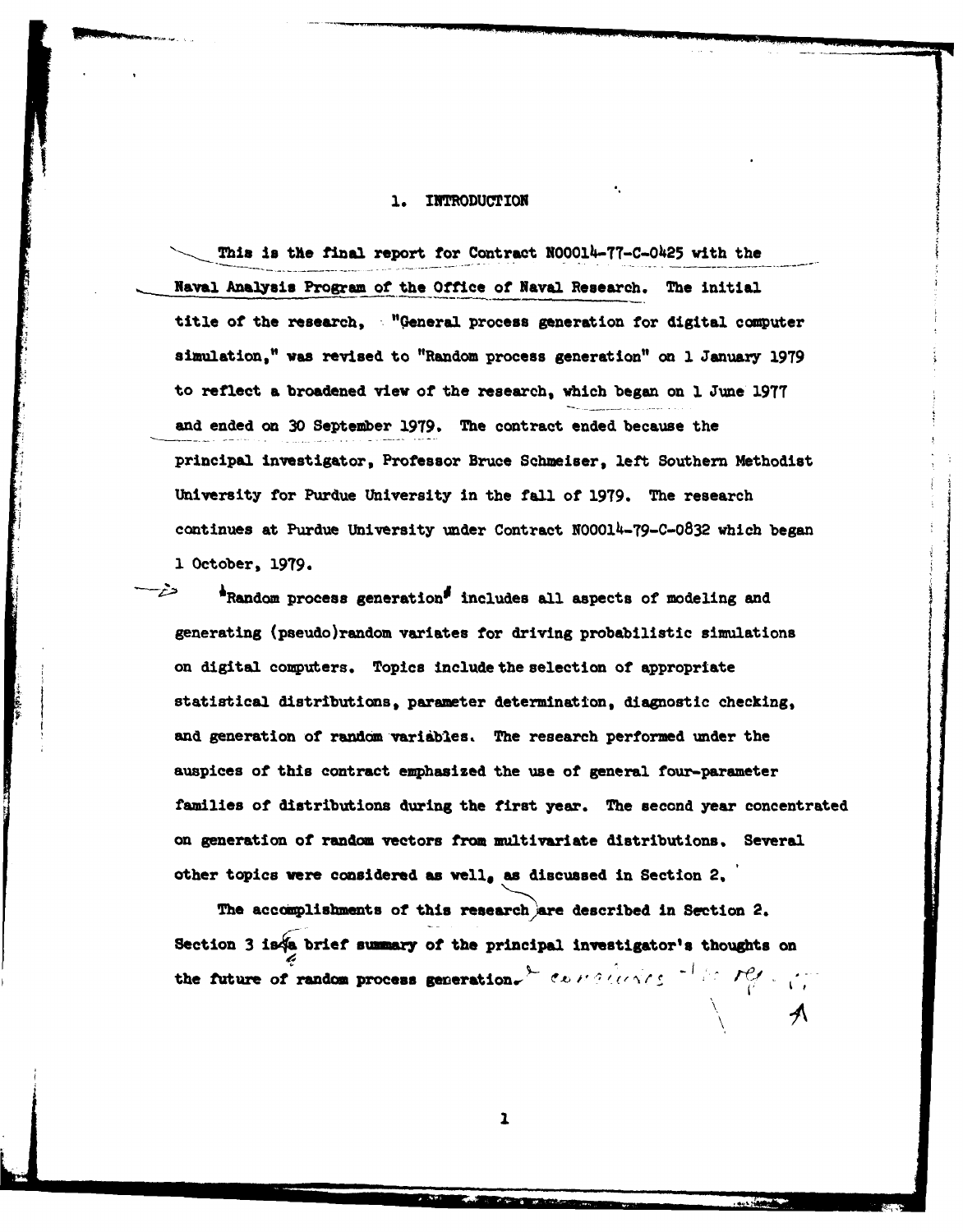#### **2. ACCOMPLISBMENTS**

We first list the technical reports, publications, and presentations related to this contract. **A** general discussion of the accomplishments **follows.**

- B. W. Schmeiser and M. Shalaby, "Acceptance/rejection methods for beta variate generation," Journal of the American Statistical Association, forthcoming.
- B. W. Schmeiser, "Methods for modelling and generating probabilistic components in digital computer simulation when the standard distributions are not adequate: A survey," Proceedings of the Winter Simulation Conference, National Bureau of Standards, Gaithersburg, MD, December **1977,** 50-57. Reprinted in Simuletter, **10, 1** and 2 Fall 1978/Winter **1979, 38-43,** 72.
- B. **W.** Schmeiser and **M.** Shalaby, "Rejection techniques in random variate generation using piecewise linear majorizing functions," Proceedings of Computer Science and Statistics: Eleventh Annual Symposium on the Interface, May **1978, 230-233.**
- B. W. Schmeiser and R. Lal. "Another versatile family of probability distributions," submitted for publication.
- B. W. Schmeiser, "Generation of variates from distribution tails," Operations Research, forthcoming.
- B. **W.** Schmeiser, "Approximations to the inverse normal function for use **on** hand calculators," **Applied** Statistics, **28,** 2 **(1978), 175-176.**

2

سجوسية والعيط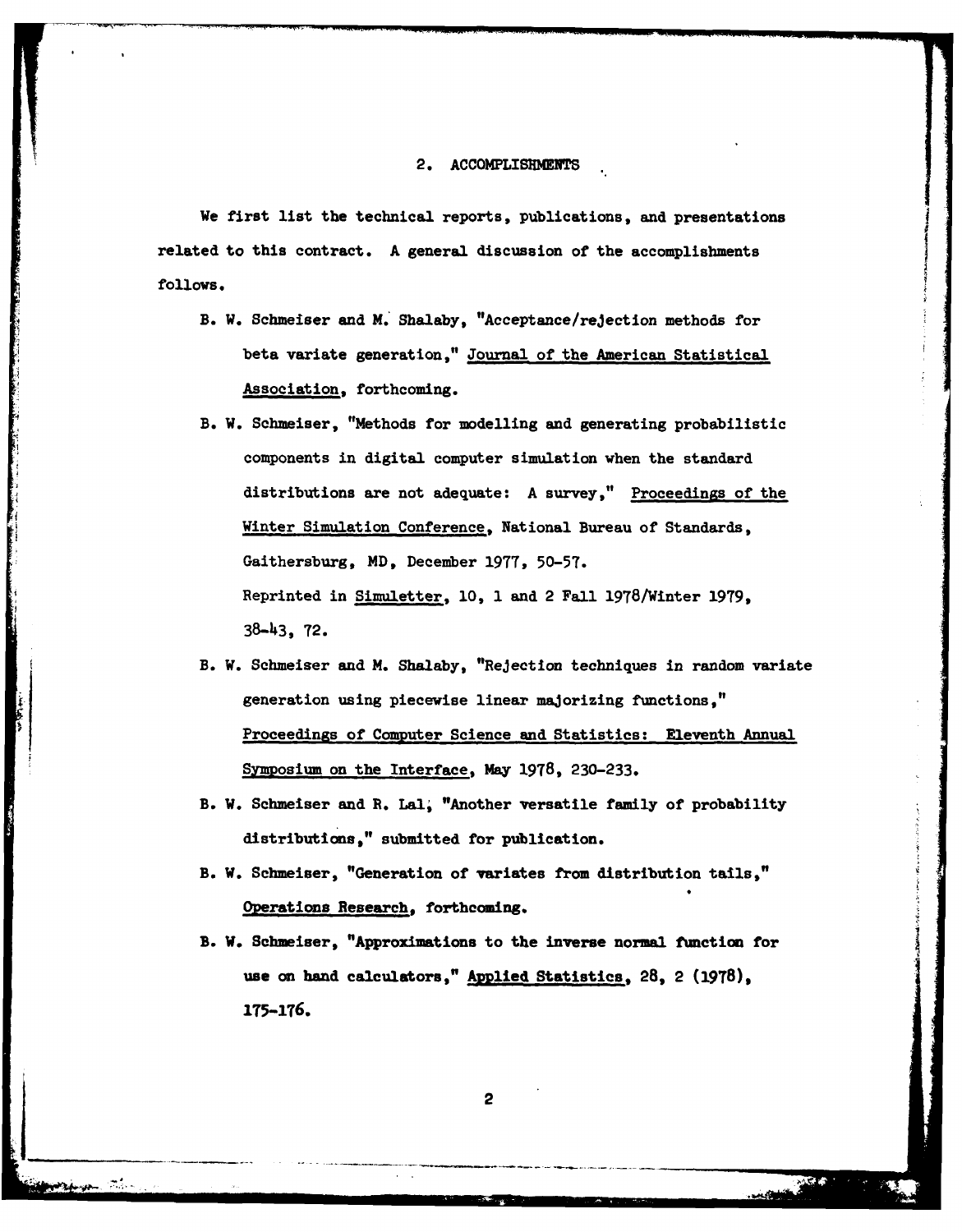- B. W. Schmeiser and R. Lal, "Squeeze methods for gamma variate generation," Journal of the American Statistical Association, forthcoming.
- B. W. Schmeiser, "Order statistics in digital computer simulation: A survey," Proceedings of the Winter Simulation Conference, Miami, FL, December **1978,** 136-14o.
- B. W. Schmeiser and A. **J. G.** Babu, "Beta variates generation via exponential majorizing functions," Operations Research, forthcoming.
- B. **W.** Schmeiser and R. Lal, "Computer generation of bivariate *gamma* random vectors," Operations Research, subject to minor revision.
- B. W. Schmeiser and **R.** Lal, "Multivariate modeling in simulation: A survey," Technical Conference Transactions, American Society for Quality Control, Atlanta, **GA,** May 1980.

The following presentations related to this contract have been made. All presentations were **by** the principal investigator, except where noted. "Acceptance/rejection methods for beta variate generation," ORSA/TIMS National Meeting, New York, **NY, May 1978.**

"Methods for modeling and generating probabilistic components in digital computer simulation when the standard distributions are not adequate: A survey," **1978** Winter Simulation Conference. "Rejection techniques in random variate generation using piecewise linear majorizing function," Computer Science and Statistics: Eleventh Annual Symposium on the Interface, **Raleigh, NC, May 1978. ,** Department of Statistics, The University of Iowa, **May 1978.**

**3**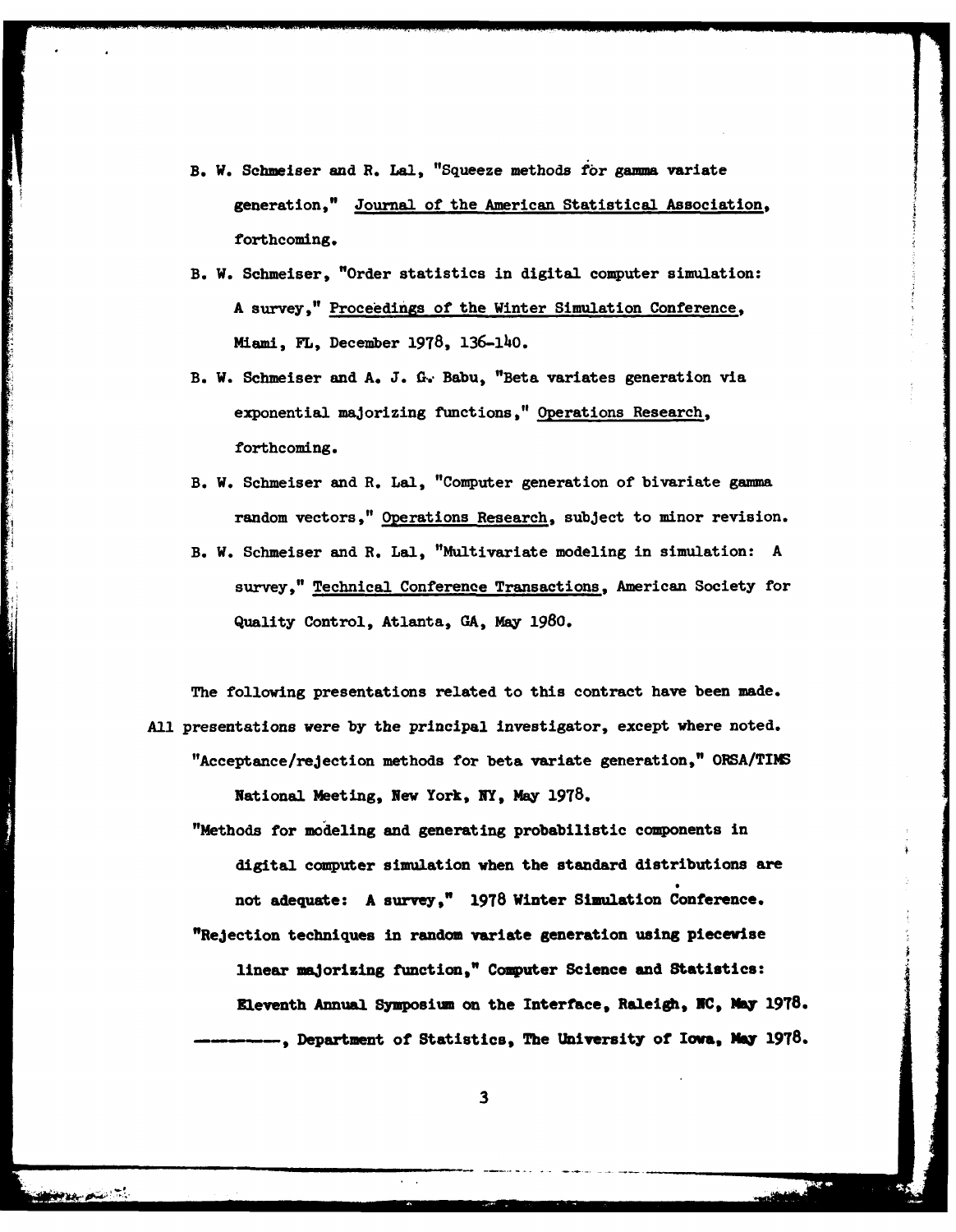"Another versatile family of probability distributions," ORSA/TIMS National Meeting, **New** York, NY, May **1978.**

"Order statistics in digital computer simulation," 1978 Winter Simulation Conference , Miami, FL.

"Computer generation of the four-parameter gamma distribution," ORSA/TIMS National Meeting, Los Angeles, CA, November **1978.** "Beta variate generation via exponential maJorizing functions,"

ORSA/TIMS National Meeting, New Orleans, **LA,** May **1979** (presentation **by A. J. G.** Babu).

"Computer generation of bivariate gamma random vectors," ORSA/TIMS National Meeting, New Orleans, LA, May 1979.

"Continuous processes for input to digital computer simulation," Office of Naval Research Conference on Simulation, Rougemont, **NC,** April **1979.**

----, Department of Computer Science, McGill University, November **1979.**

---- , University of Montreal, November **1979.**

"Multivariate modeling in simulation: A survey," 33rd Annual Technical Conference of the American Society for Quality Control, Atlanta, **GA, May 1980** (forthcoming).

"Generation of continuous random variates: A state of the art survey," OBSA/TIB National Meeting, Milwaukee, **WS,** October **199.**

'i.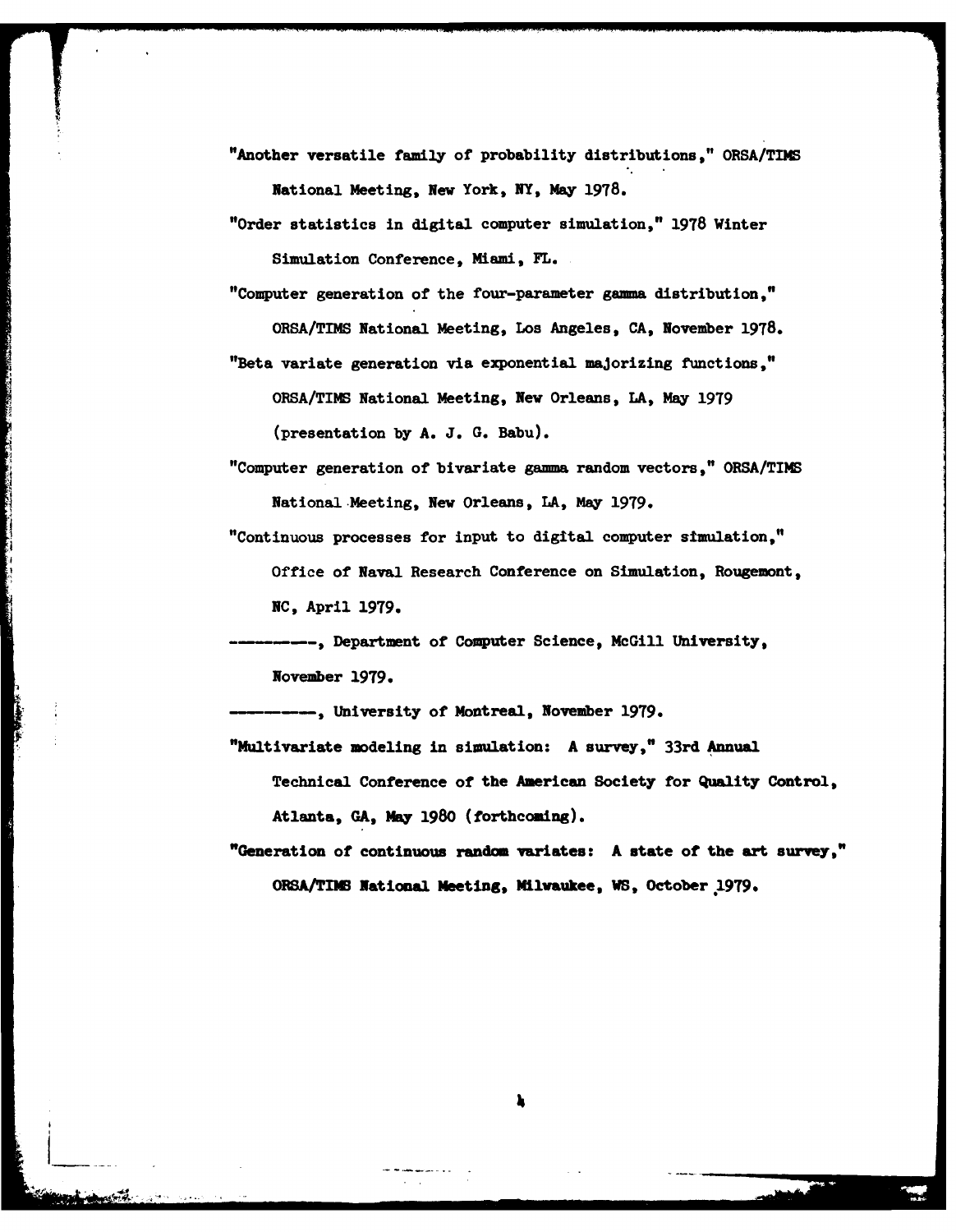The original proposed research was to extend the family of distributions developed in Schmeiser and Deutsch, "A versatile family of probability distributions, suitable for simulation," AIIE Transactions, **<sup>9</sup>**(1977), 2, 176-182, to provide better modeling capability. The family, as published, was (and is) the only method for generating random variates having any specified first four moments through the use of a single function having only four parameters. The use of the single function simplified family selection, parameter determination and variate generation. However, it **was** hoped that generalization of the function would permit better fit to data. The poor fit was caused **by** a truncation on both tails and **by** the density function being either zero, one, or infinity at the mode (or antimode). The generalizations were developed, but the resulting family was so general (involving six parameters) that parameter fitting was made quite difficult. This work resulted in no technical report.

Being disappointed with the results of the first efforts, another tact was taken, which resulted in **"A** versatile family of distributions." This family has substantially better modeling properties, is easy to fit parameters to, is easy to generate random variates from, and can assume a wide range of shapes, It can not, however, match any given first four moments.

A second effett has been the development of algorithms for generating continuous univariate random variates from commonly used distributions. Folloving the ideas outlined in Scheiser and Shalaby **(19T8),** methods for **gamma** and beta variate generation were developed in Schreiser and Shalaby **(JASA** 19W0), Schmeiser and **Ll (JASA 1980),** and Sebmeiser and Babu (Operations Research 1980). These three papers also use ideas in Schmeiser (Operations

**5**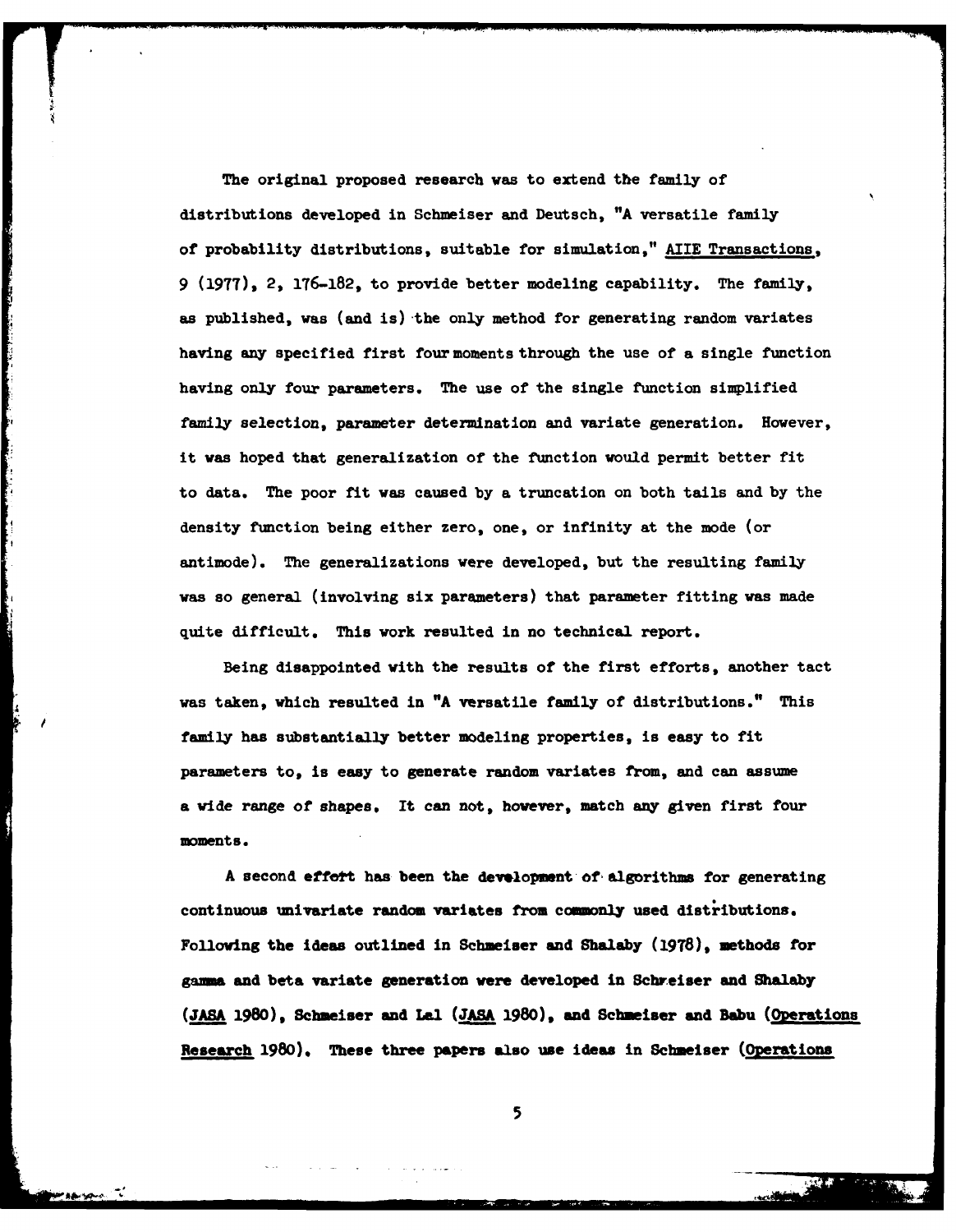Research **1980)** on distribution tails. The algorithms developed have marginal execution times which are faster than any other published algorithms **by** a factor of two. **Of** primary importance is that until **1978** there were no algorithms available which could generate gamma or beta variates exactly and with execution time which was insensitive to the parameter values of the distribution. In particular, as the gamma shape parameter goes to infinity and as the beta shape parameters go to infinity, the execution time required by algorithms available in **1978** went to infinity in the limit. At the same time the algorithms were being developed in this research, however, R. C. H. Cheng published gama and beta variate algorithms which had robust execution times. The algorithms developed under this contract are about twice as fast as the best alternatives available today. Peter Lewis at the Naval Postgraduate School, who has implemented the algorithms in assembler language, has told the principal investigator that the new algorithms compare even more favorably in assembler language than in FORTRAN. Dr. James Gentle, in charge of statistical algorithms for the International Mathematical **and** Statistical Libraries, Inc. (Sixth Floor, **GNB** Building, **7500** Bellaire Boulevard, Houston, TX **71036),** is implementing our algorithms G4PE (gamma generator) and B4PE (beta generator) into their version **8.** This area of research has progressed very well.

The third area of research has been the development of algorithms for generating multivariate random vectors from continuous random variables. Schmeiser and Lal (Operations Research **1980)** devolope a family of algorithms for generating bivariate **gazua** vectors. These algorithms are the only methods available which are valid for any gamma marginal distributions and

j **<sup>6</sup>**

 $-11$ 

-. .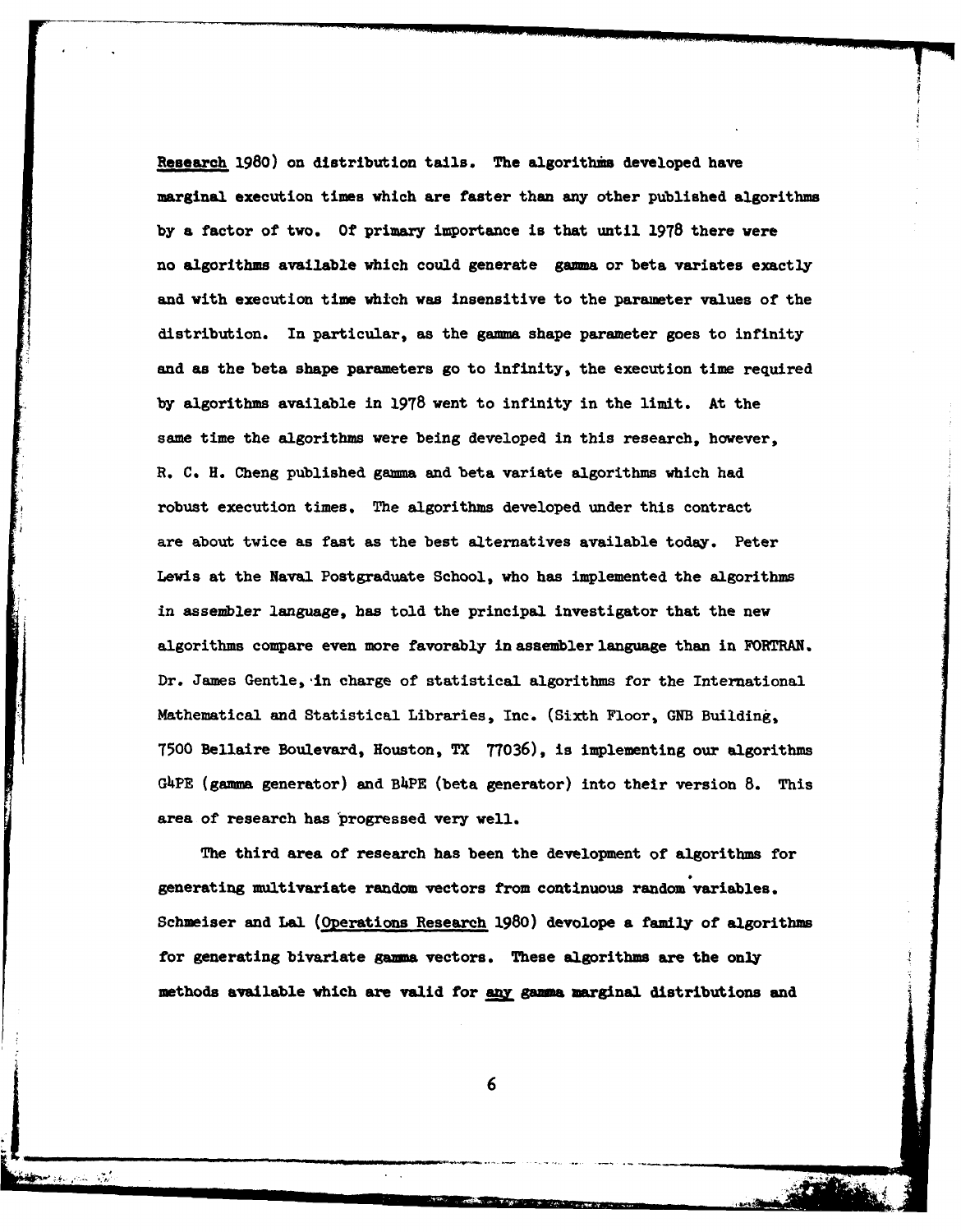for any desired correlations. Previous algorithms had limitations such as requiring the shape parameters of the marginal distributions to be integer, or to be equal, or for the correlation to be positive. Probably most importantly, the algorithm developed in this research allows regression curves to be modeled as well as the usual marginal distributions and correlation. Extensions to n dimensions are not straightforward, but it appears that we should soon have an n dimensional verbion of these algorithms.

ب<br>با ساخته می گذشته به منطقه به منطقه به منطقه به منطقه به منطقه به منطقه به منطقه به منطقه به منطقه به منطقه به<br>این منطقه به منطقه به منطقه به منطقه به منطقه به منطقه به منطقه به منطقه به منطقه به منطقه به منطقه به منطق

الكاتب بن الأوسط وجمهو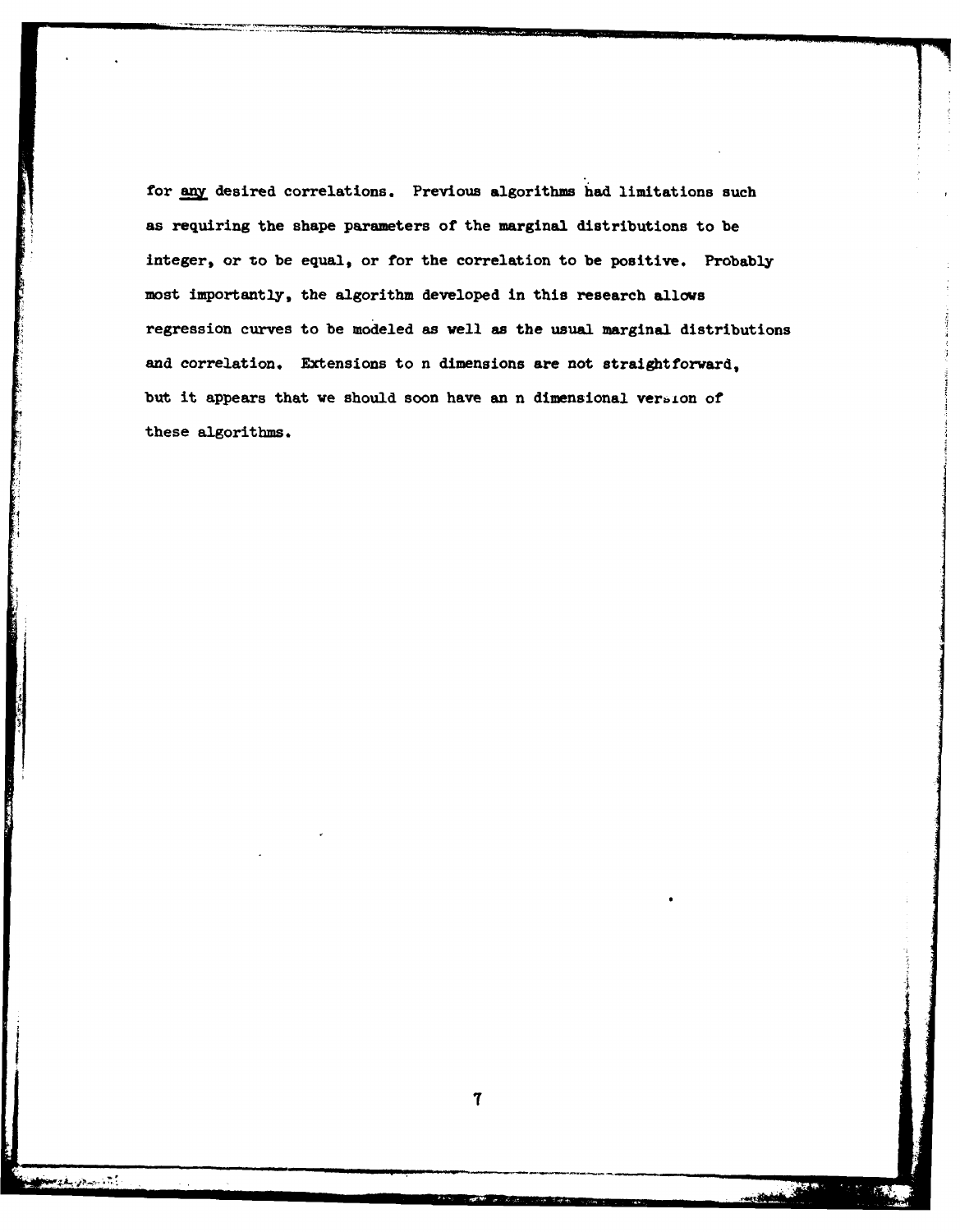### **3. FUTURE** DIRECTIONS

The methodologies available for the generation of random variates have been growing quickly during the last five or six years. Most of gain has been for univariate distributions, primarily in the use of acceptance/rejection algorithms for continuous distributions. Evaluating the past is straightforward: Here we discuss the less obvious future.

The principal investigator sees seven areas of variate generation will **could** receive considerable attention in the next few years.

**1.** Continuation of efforts to speed univariate variate generation.

It is not likely that faster algorithms for **gama** and beta variates **will** be developed than those already developed in this reasearch. Also the normal distribution probably won't receive much attention. However, algorithms will be appearing for the lesser used distributions, such as inverse Gaussian, exponential power series, etc. Also the common discrete distributions will receive some attention, probably in the form of extending the use of the acceptance/rejection algorithm to the discrete case and extending the alias method of variate generation to allow for countably infinite ranges of the random variables.

2. Nonhomogeneous point processes.

The recent work of Peter Lewis and others in developing generation methods for nonhomogeneous Poisson point processes will probably be extended to nonPoisson processes. Similarly, Peter Lewis' development of time series models having nonnormal (usually gamma) marginal distributions will probably continue.

**3.** Multivariate distributions.

The ideal here is to have an algorithm capable of generating n

**.. ..** 6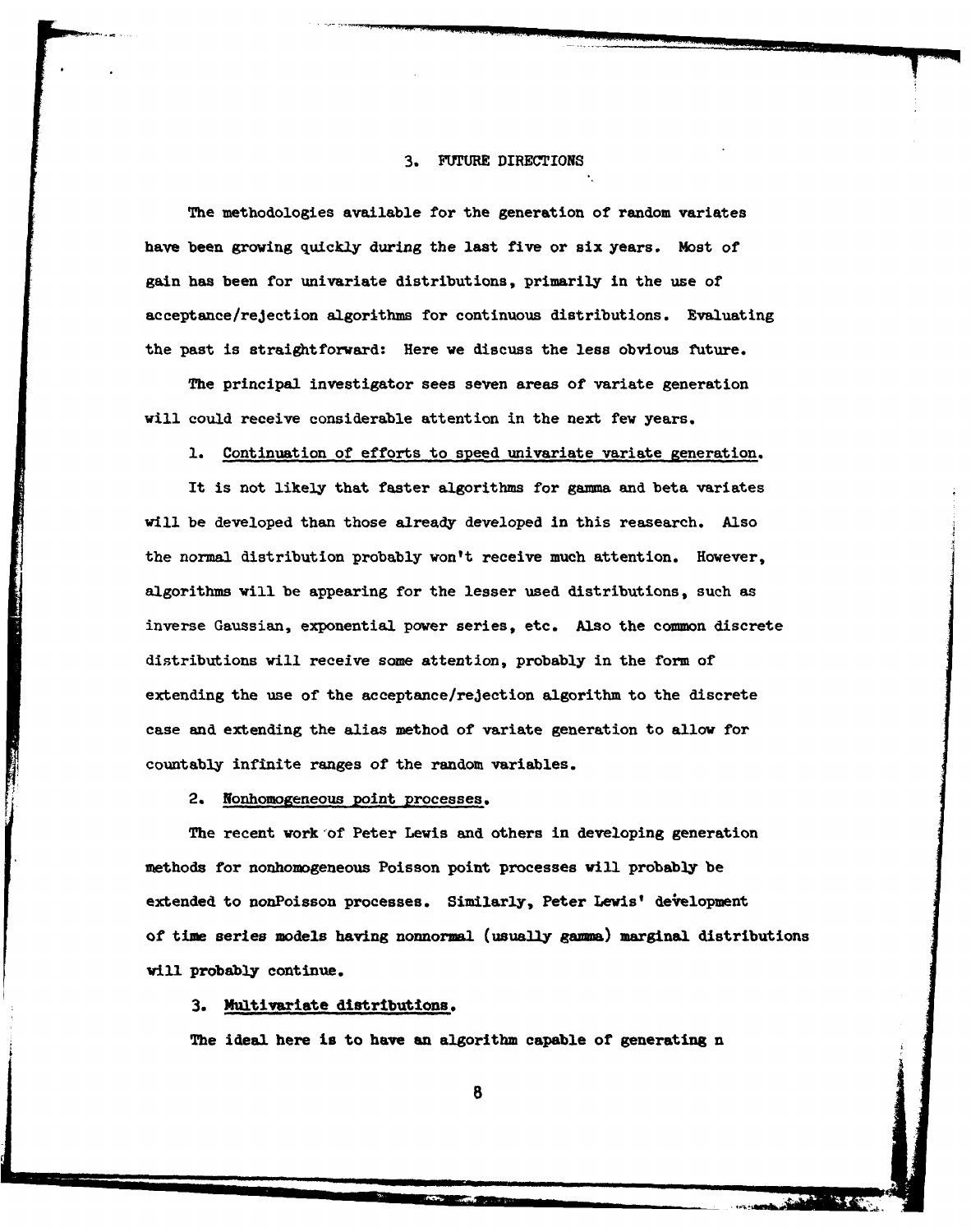dimensional random vectors having arbitrary marginal distributions (not identically distributed), with any theoretically possible correlation structure, and any theoretically possible regression curves. The bivariate gamma algorithms developed in this research are limited in that the marginal distributions must be gamma.

4. Unification of the knowledge of variate generation.

More effort will be spent in trying to unify the field of variate generation. This is a field where relatively few concepts (say, less than fifteen) are used in various combinations to obtain new algorithms. The manner in these algorithms and concepts are similar and are different is understood only partially. For example, the alias/mixture/rejection method of Kronmal and Peterson (See, e.g. **1979** Proceedings of the.Winter Simulation Conference.) is clearly closely related to various current algorithms, but it is not clear whether they are special cases, identical to, or a generalization of this method.

**5.** Random phenomena other than probability distributions.

**Quite a** bit **of** work will appear **in the** generation **of random phenomena** which are not in the form of probability distributions. For example, some recent work in probability has centered on the probabilistic properties of **the** area, perimeter, and number of points in random convex hulls (primarily in the computer science literature). It is of interest to eqtimate the mean, variance and other properties using Monte Carlo methods. The straight-forward algorithm is to generate **n** random points and to apply an algorithm to find the **convex hull. However, since only about log (n) points are on the hull,** this **approach is inefficient for large numbers**

the company of the state of the com-

9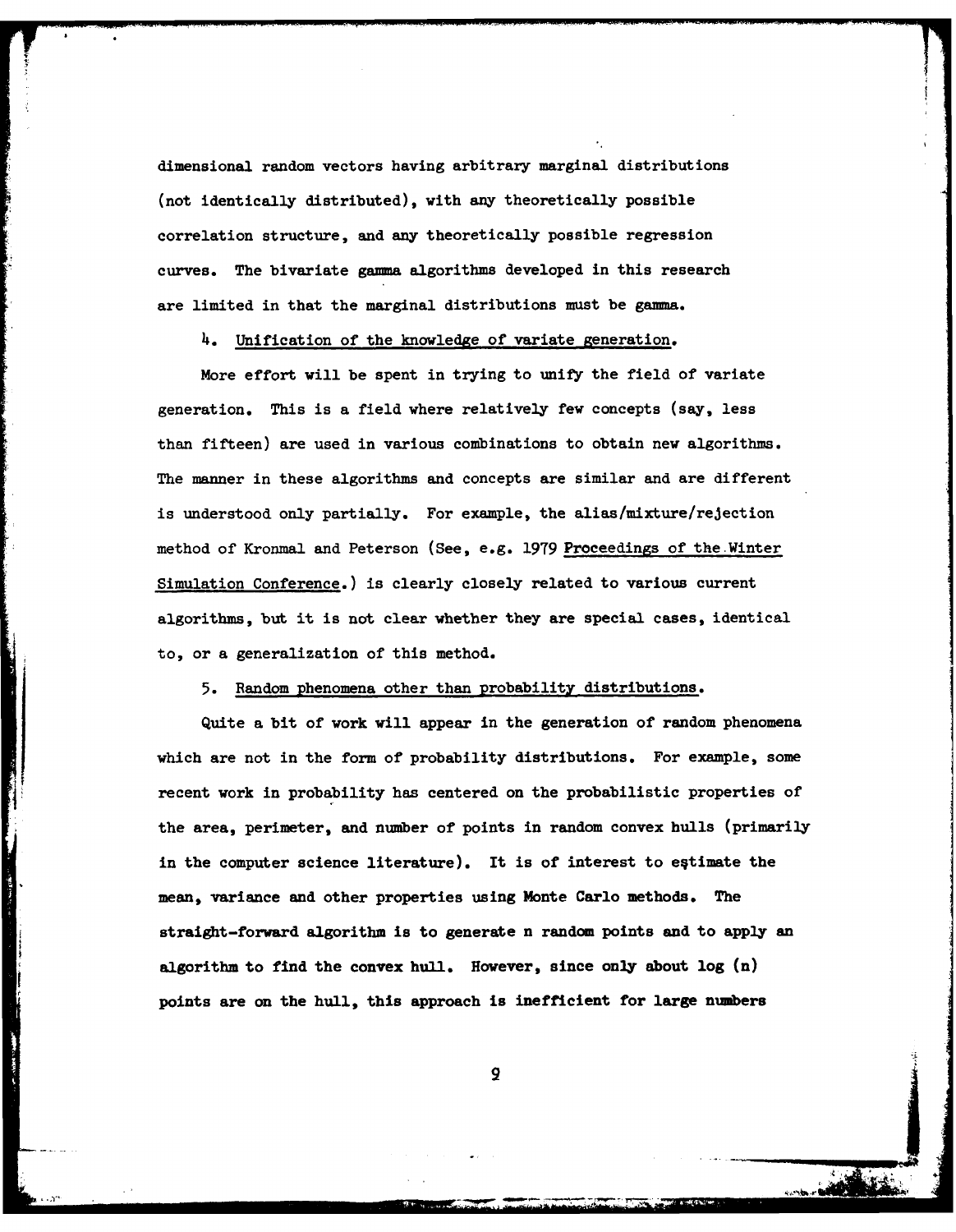of points, say n **>** 1000. It would be of interest to be able to generate the convex hull directly, or if that is not possible, to avoid generating most of the interior points.

# 6. Relationship between variate generation and variance reduction.

More attention will be paid to the interaction of the variate generation algorithm and the methods used to attempt variance reduction. For example, it is well-known that using the inverse transformation to generate a random variate X has the advantage of both synchronizing the variate generation (since exactly one **U(0,1)** variate is transformed to one value of X) and transforming some of the correlation structure of the uniform variates to the X's. However, since the inverse transformation is usually slow (particularly when numerical methods need to be used), there may be a large pay-off in developing methods of variate generation which still synchronize and transfer correlation structure, but which execute much faster. Also direct examination of the manner in which complicated variate generation algorithms can destroy the correlation structure necessary for variance reduction will be pursued.

7. Simulation on hand calculators.

The increasing use of hand calculators will make worthwhile methods for generating variates specifically designed to reduce the number of keys pressed rather than minimizing execution speed. An example is Schmeiser (Applied Statistics 1978).

**10**

*M-* .

**Marshall**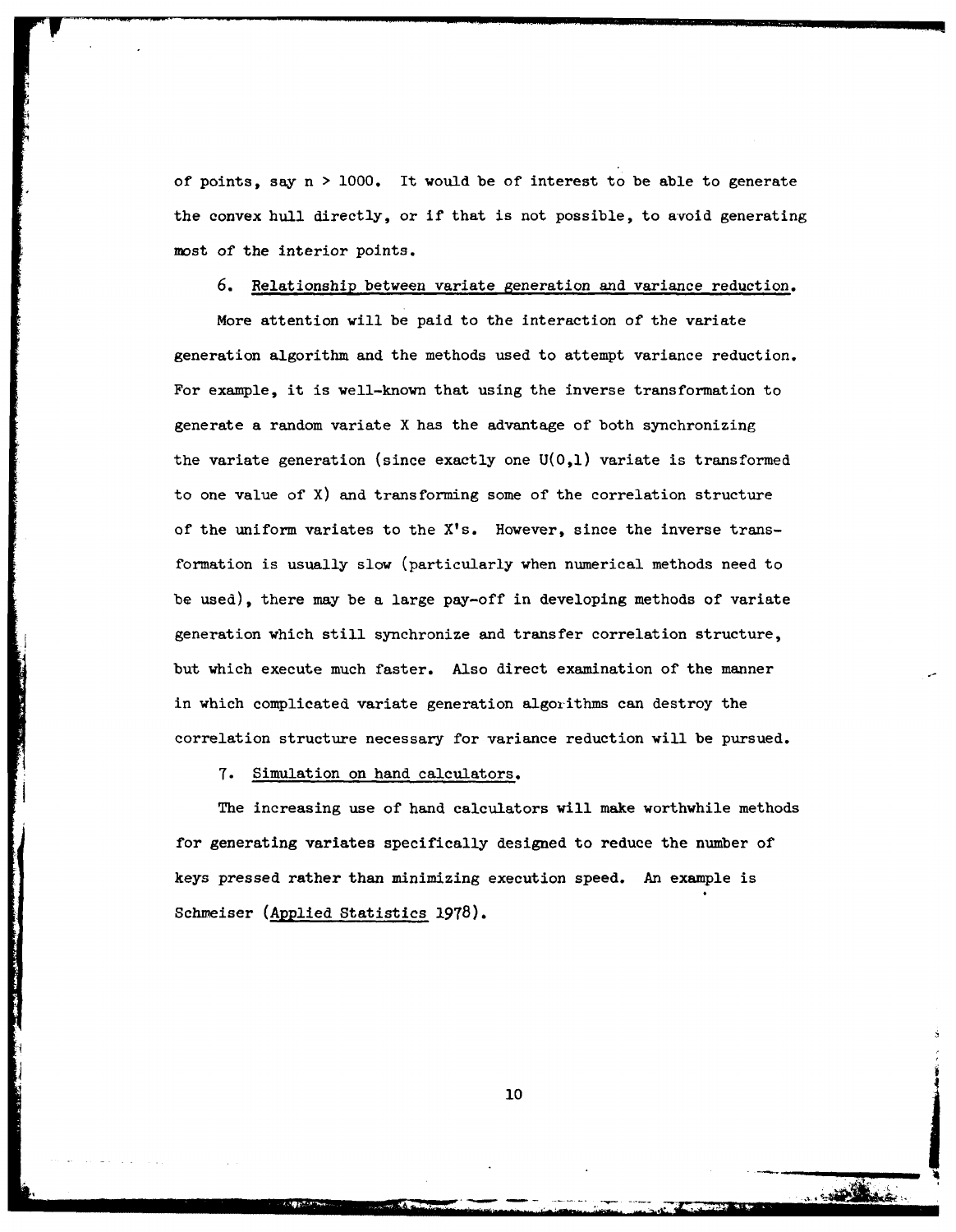**Unclassified** SECURITY CLASSIFICATION OF THIS PAGE (When Data Entered) **READ INSTRUCTIONS** REPORT DOCUMENTATION PAGE BEFORE COMPLETING FORM **1. REPORT NUMBER** 2. GOVT ACCESSION NO. 3. RECIPIENT'S CATALOG NUMBER  $\Lambda$  8 6 71 None 5. TYPE OF REPORT & PERIOD COVERED 4. TITLE (and Subtitle) Final Report. 1 June 77-30 September 79, Random Process Generation 6. PERFORMING ORG. REPORT NUMBER-None  $7.$  AUTHOR(e) **8. CONTRACT OR GRANT NUMBER(s)**  $\hat{L}$  )  $\bigwedge$ Bruce W. Schmeiser N00014-77-C-0425 9. PERFORMING ORGANIZATION NAME AND ADDRESS 10. PROGRAM ELEMENT PROJECT, TASK AREA & WORK UNIT NUMBERS Southern Methodist University NR 277-236 Dallas, TX 75275 11. CONTROLLING OFFICE NAME AND ADDRESS 12. REPORT DATE Naval Analysis Program -- Code 431 June 1980 Office of Naval Research **13. NUMBER OF PAGES** Arlington, VA 22217 ננ 14. MONITORING AGENCY NAME & ADDRESS(il different from Controlling Office) 15. SECURITY CLASS. (of this report) Unclassified エル・マグ 154. DECLASSIFICATION/DOWNGRADING<br>SCHEDULE 16. DISTRIBUTION STATEMENT (of this Report)  $(13.125)$ Distribution of this report is unlimited. 17. DISTRIBUTION STATEMENT (of the abstract entered in Block 20, if different from Report) 18. SUPPLEMENTARY NOTES 19. KEY WORDS (Continue on reverse side if necessary and identify by block number) Simulation Monte Carlo Random numbers Input modeling 20. ABSTRACT (Continue on reverse side if necessary and identify by block number) This final report of the research resulting from contract N00014-C-77-0425 with the Office of Naval Research discusses the progress made in Random Variate Generation and discusses the principal investigator's view of the future of the research area.  $DD_{1,34N,73}$  1473 **EDITION OF 1 NOV 65 IS OBSOLETE** Unclassified  $\leq$ Μř FECURITY CLASSIFICATION OF THIS

**CONTRACTOR**